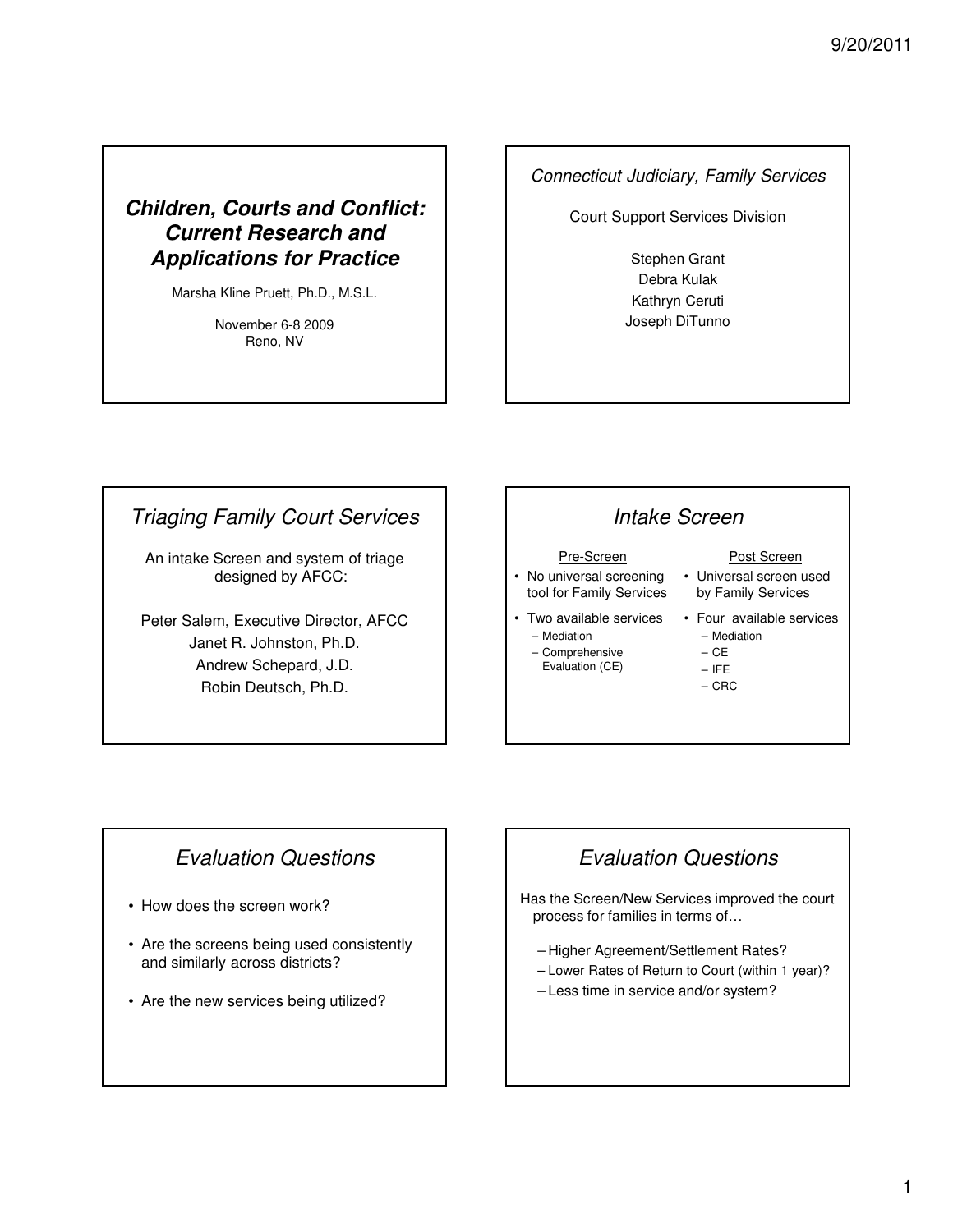# Evaluation Questions

- What can we learn from the Intake Screen about vulnerable populations…?
	- High Conflict Families?
	- DV and Child Abuse?
	- Unmarried?
	- Pro Se

#### Sample Control Group (N=1,097 families) Referred for service between Jan 1 – June 30, 2004 1 year before change in services and Screen Experimental Group (N=1,261 families) Referred for service between Jan 1– June 30, 2006 1 year after introduction of new services and Screen

# Data Sources

- Screen instrument
- CMIS CSSD systemwide database
- Court Records computer and file
- Supervisor surveys
- Cost analysis: counselor input

# Evaluation Plan

#### Qualitative Assessment

• Correlations between Screen questions and service selection

• Extent of Implementation • Disposition of cases into various services

• Agreement Rates

Outcomes Evaluation

- Return Rates
- Time in Service
- Motions filed
- Costs Analysis

## Establishing the Screen's Validity

• Associations exist between each category and overall category ratings

The screen had good face validity, with expected relationships between items in a category and the overall category.

#### Qualitative Assessment Item to Category Correlations

- Family conflict most highly associated with a) no. times family had been in court, b) prior involvement with CSSD services.
- The strongest correlate of parent communication category was level of cooperation.
- Mental health and domestic violence issues highly related to complexity of case.
- Disparity of facts/views resulted most often in comprehensive evaluations being ordered.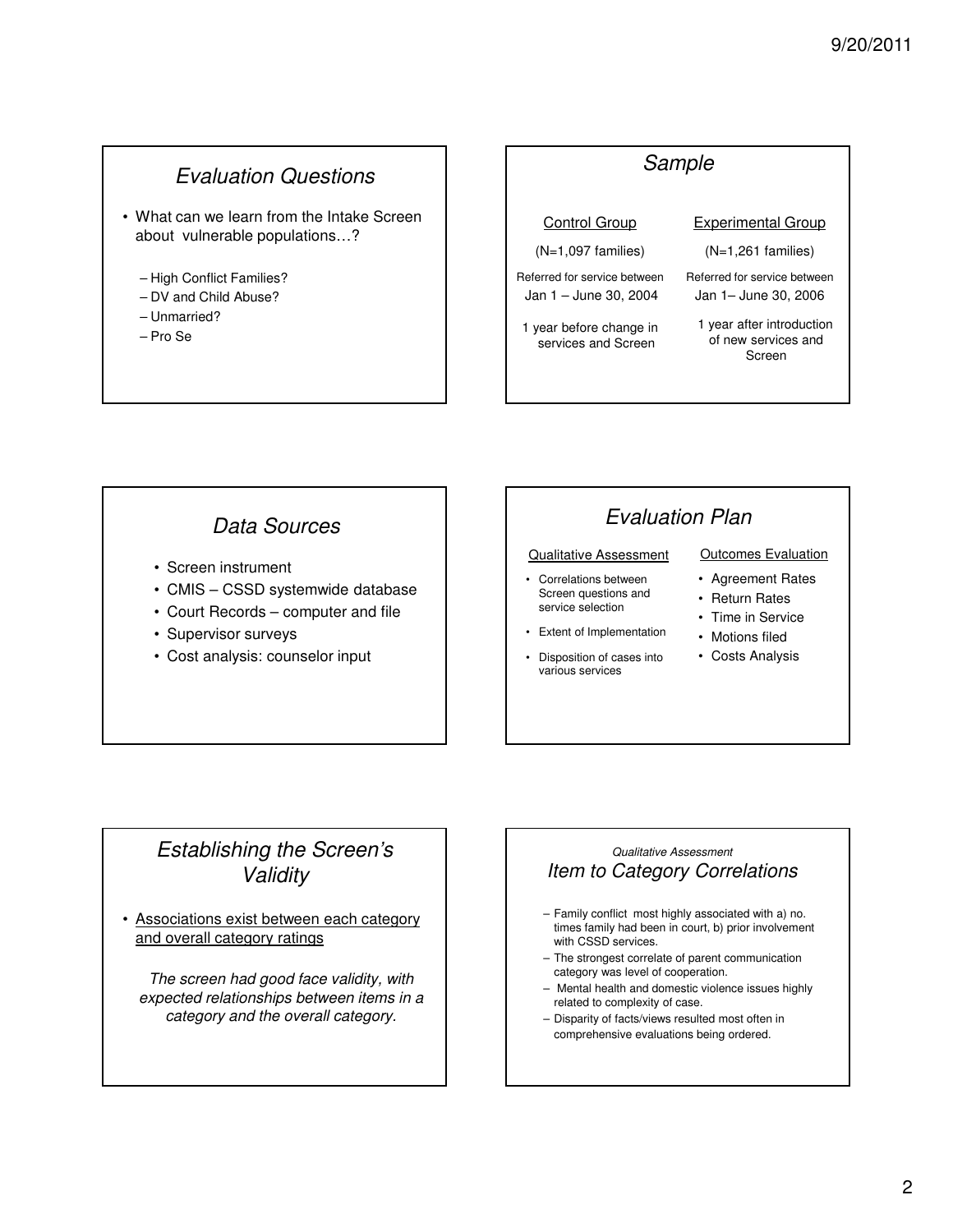#### Correlations between Screen questions and Service selection

- Correlated categories and individual questions to service selections High Association: Disparity of views and CE
- Examined conflict items and service selection Conflict, as compared to Cooperation, had a weaker association with Mediation

### Implementation Fidelity and Quality

200 Screens selected randomly, checking for

- missing data by item and location
- deviations (Screen outcomes vs. counselor selection) by
	- Category (conflict, cooperation, disparity, etc.)
	- Location • Direction (high or low)

#### Findings

- No systematic differences in missing data
- Deviations did not warrant concern or additional training

|               |                | Disposition of All Cases into Service |
|---------------|----------------|---------------------------------------|
| Control Group | <b>Service</b> | <b>Experimental Group</b>             |
|               |                |                                       |

| 62% | Mediation 31% $\downarrow$ 31% |     |     |
|-----|--------------------------------|-----|-----|
| 38% | CE                             | 40% | 12% |
| n/a | IFE.                           | 14% |     |
| n/a | <b>CRC</b>                     | 15% |     |

The drop in Mediation is equally divided between IFE and CRC.

### Supervisor Surveys

- Conducted…
	- Beginning of implementation April, 2005
	- 3 years later April, 2008
- Examined…
	- Type of supervision and monitoring
	- Extent of satisfaction or dissatisfaction
	- Difficulty in implementing
	- Training needs

| <b>Outcomes Evaluation</b><br><b>Agreement Rates</b> |                                                      |     |                           |
|------------------------------------------------------|------------------------------------------------------|-----|---------------------------|
| <b>Control Group</b>                                 |                                                      |     | <b>Experimental Group</b> |
| 67%                                                  | Initial Service**                                    | 74% | ਿ7%                       |
| 68%                                                  | All Services**                                       | 74% | 16%                       |
| 67%                                                  | Mediation***                                         |     | 79% 112%                  |
| 68%                                                  | СE                                                   | 69% |                           |
| n/a                                                  | CRC                                                  | 77% |                           |
| n/a                                                  | IFE                                                  | 72% |                           |
|                                                      | Agreement Rates increased overall and for Mediation. |     |                           |

| <b>Return Rates</b>  |              |                           |
|----------------------|--------------|---------------------------|
| <b>Control Group</b> |              | <b>Experimental Group</b> |
| 24%                  | Overall***   | $\sqrt{110\%}$<br>14%     |
| 29%                  | Mediation*** | , 14% ∫∫<br>15%           |
| 12%                  | СE           | 12%                       |
| n/a                  | CRC          | 17%                       |
| n/a                  | IFF          | 12%                       |

#### **Return Rates dropped**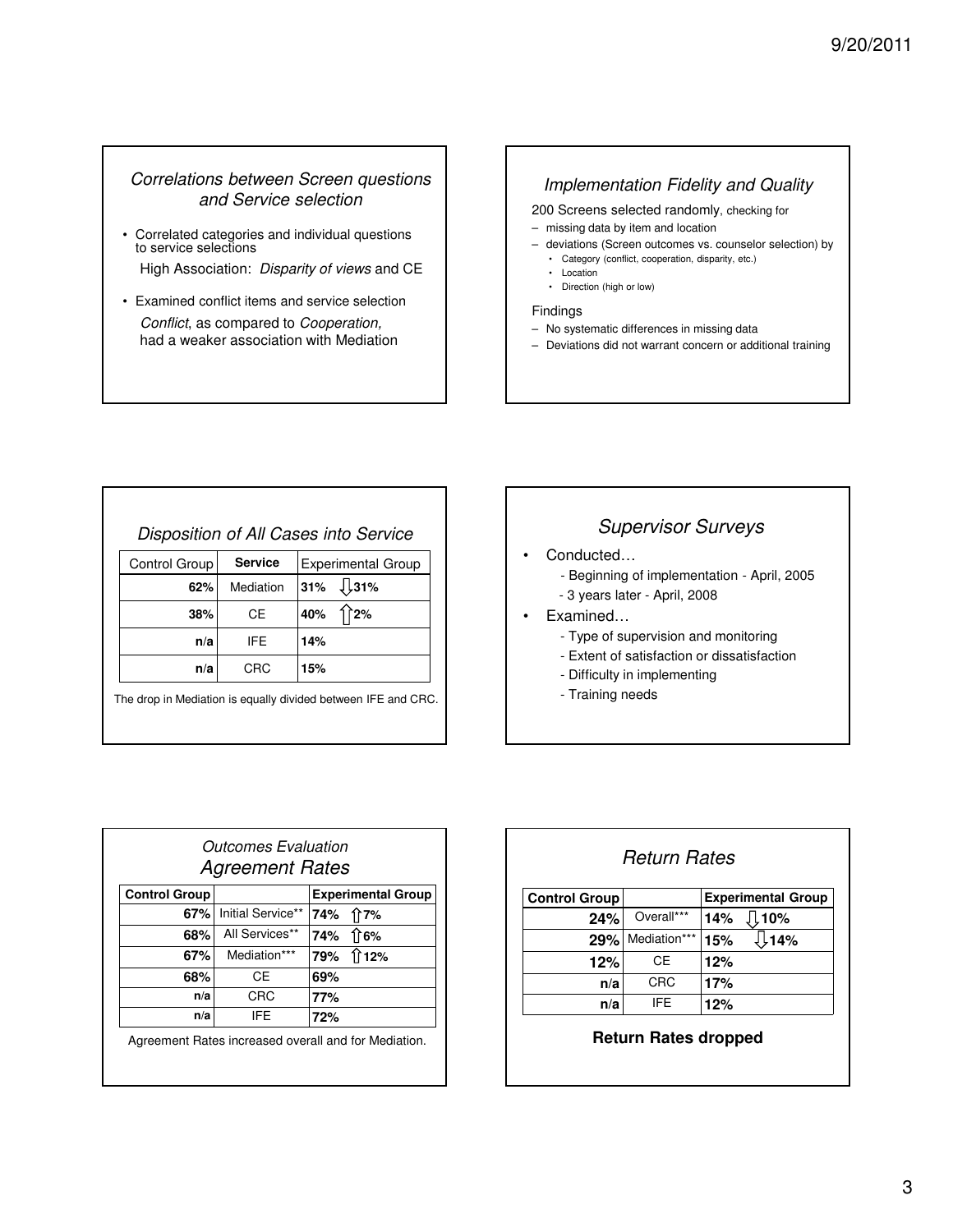| Time in Service               |                         |                                                                                                               |
|-------------------------------|-------------------------|---------------------------------------------------------------------------------------------------------------|
| <b>Control Group</b>          |                         | <b>Experimental Group</b>                                                                                     |
| 61 days                       | Initial service         | 69 days 1 8 days*                                                                                             |
| 85 days                       | 2 <sup>nd</sup> Service | 65 days $\sqrt{2}$ 20 days                                                                                    |
| *Accounted for by non-agreers | more streamlined.       | It took a little longer to get families through their<br>initial service, but the returnees found the process |

| <b>Completing Service in Timely</b><br>Fashion |     |                           |
|------------------------------------------------|-----|---------------------------|
| <b>Control Group</b>                           |     | <b>Experimental Group</b> |
| Peaked 6+ mo.                                  | CEs | Peaked 4-5 mo.            |
|                                                |     |                           |
|                                                |     |                           |

| Length of Time between<br><b>Services</b> |                              |  |
|-------------------------------------------|------------------------------|--|
|                                           | <b>Experimental</b><br>Group |  |
| 6 Month<br>Standard for<br>Return         | 42%                          |  |
|                                           |                              |  |

| <b>Quick Returns</b> |                            |                       |
|----------------------|----------------------------|-----------------------|
| <b>Control Group</b> | <b>Within one</b><br>month | Experimental<br>Group |
| 35%                  | Overall                    | 12%                   |
| 48%                  | Non-Agreers                | 29%                   |
| 24%                  | Agreers                    | 5%                    |

# Motions Analysis

- Based on 1,830 cases
- 5,819 distinguishable motions were filed by the families in the sample
- The data were collected from individual case docket files, in which 21 specific types of child and non-child related motions were identified.

# Variables: Child-related Motions

- Custody & Access CR
- Custody
- Visit
- Visit/custody
- Other CR
- CR Evaluation
- CR Therapy
- CR R/Os
- Appoint GAL
- General CR
- Referral to Family Services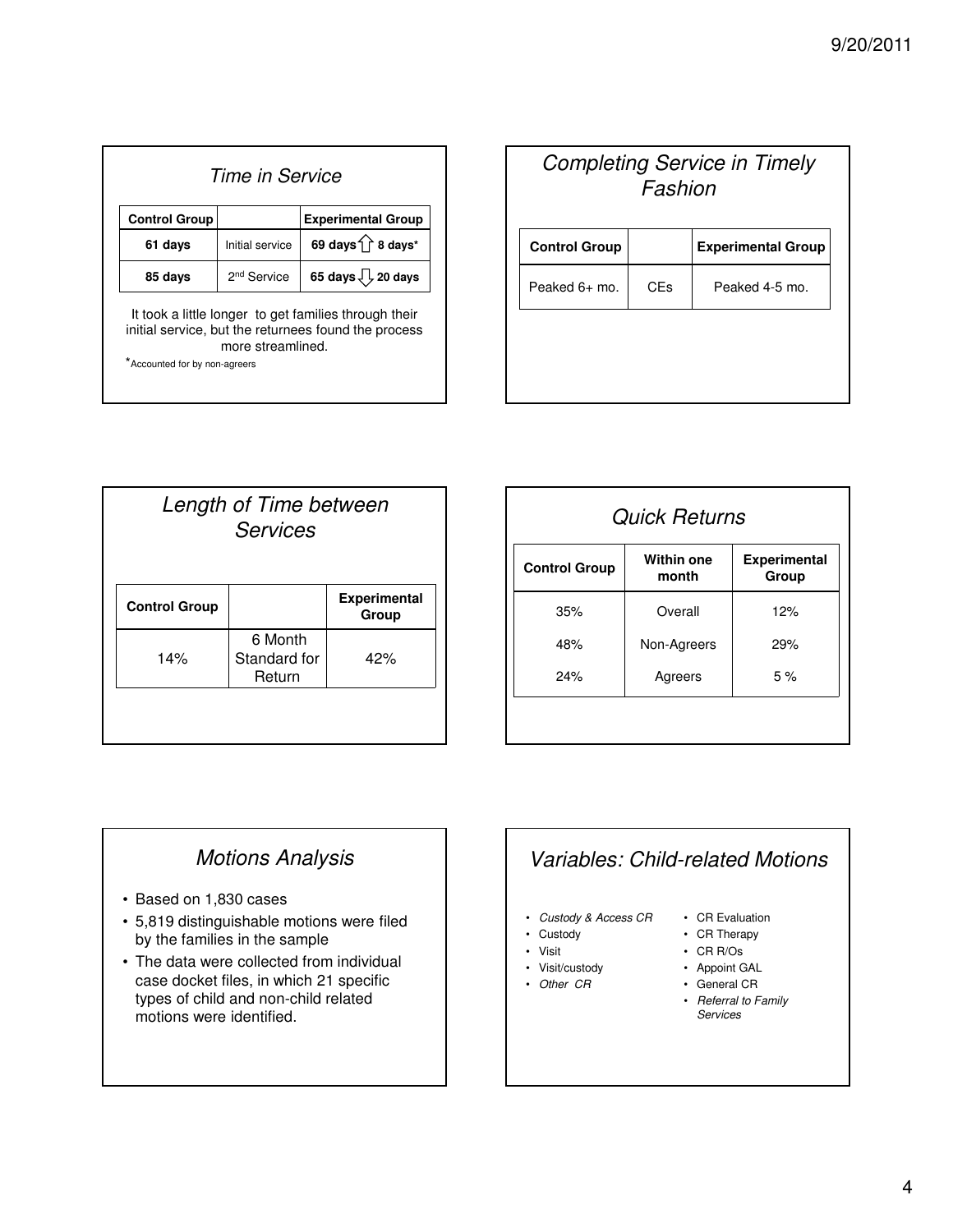# Number of Motions

- The proportion of cases with  $1+$  motions = for control and experimental (65%) groups.
- Average no. of motions filed = for control and experimental groups (5 per case).

The screen and new services did not change the legal culture in any significant way.

• Largest Number of motions filed for any case….

Control group = 25 Experimental group = 15

### Child-related Motions: Outcomes

CR motions  $\frac{1}{2}$  3%

– custody motions dropped 5% – motions for child-related orders for therapy dropped 1% (sig.)

## Judicial Involvement

Judicial input did not change with the advent of the screen and new services.

BUT among those motions that did have judges' input…E < C group for

- Average number of CR motions filed overall
- Custody and access motions

| <b>Control Group</b> |       | <b>Experimental</b><br>Group |
|----------------------|-------|------------------------------|
| 2004<br>\$1.77 mil.  |       | 2004                         |
|                      | Costs | \$1.66 mil.                  |
|                      |       | 2007                         |
|                      |       | \$1.33 mil.                  |

## Highlight Summary of Outcomes

- Return rates cut in half
- Agreement rates up 5%
- Returnees benefit from a shorter 2<sup>nd</sup> service
- Fewer Quick Returns (< 1 mo.)
- Fewer Child related Motions
- Court time and costs are favorably impacted

The group differences pertain to Mediation and the new services, IFE and CRC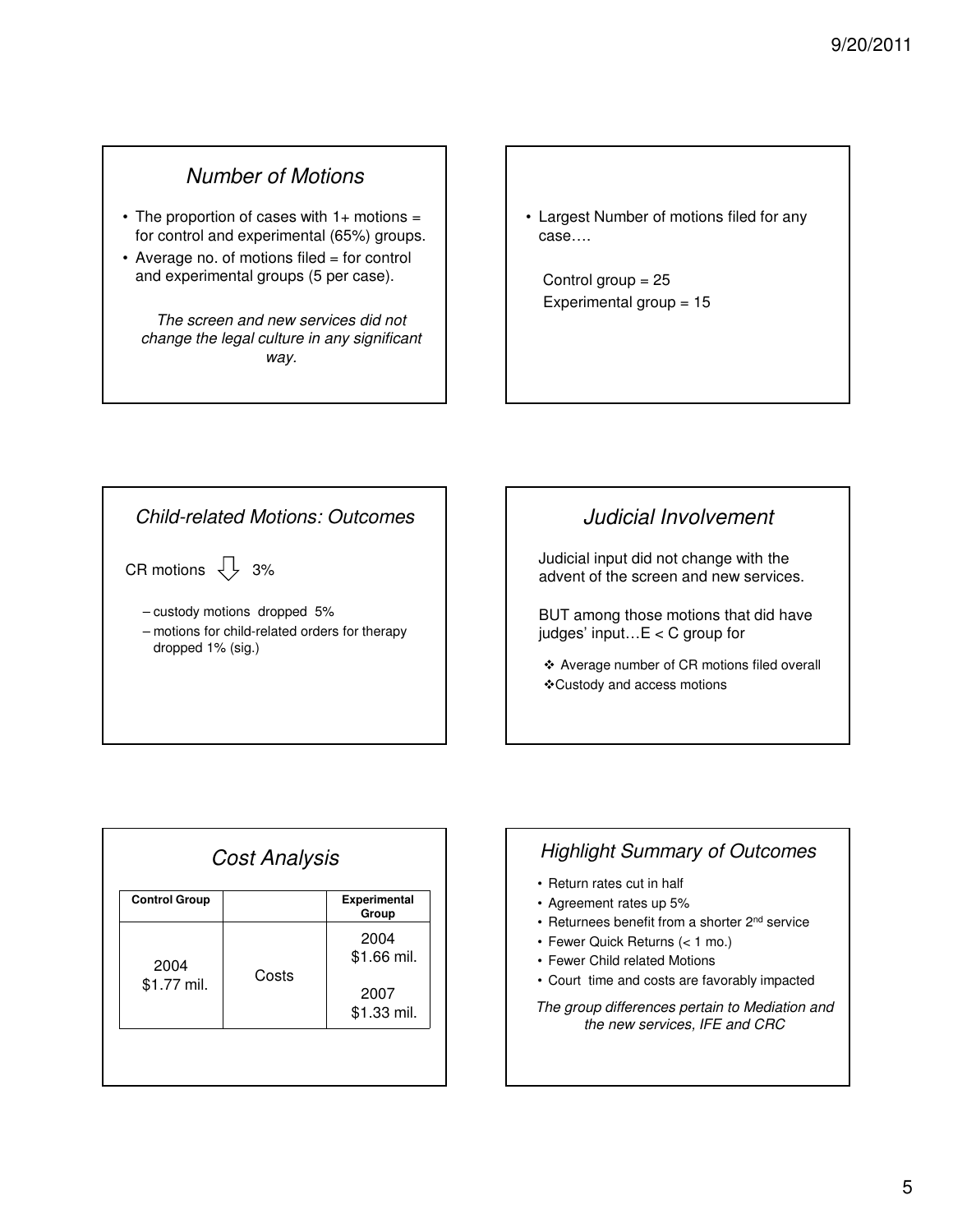### Vulnerable Populations High Conflict Families

Variables:

- Current Level of Conflict (CLC)
- Communication/Cooperation (C/C)
- Level of Dangerousness
- Level of Disparity
- Domestic Violence (DV) Concern

# High Conflict Families

Scales:

- Conflict Scale
- Non-violent/Violent Conflict Scales
- Post-Service Conflict

# High Conflict Families

• More intensive service referrals when… Higher conflict (factor) Disparity of views

Rates of high conflict similar to national studies (about 10%)

# High Conflict Families

- Agreement rates drop as conflict (measured various ways) increases
- Return rates correlated with DV Concerns

# Post-service Conflict

- Experimental group **<** Control group for Post-service Conflict (motions filed) among Mediating families
- No group differences in Post-service Conflict by Settlement or Return Rates

### Vulnerable Populations Domestic Violence

- DV Concerns (past and present)
- DV Events
- Legal/medical Responses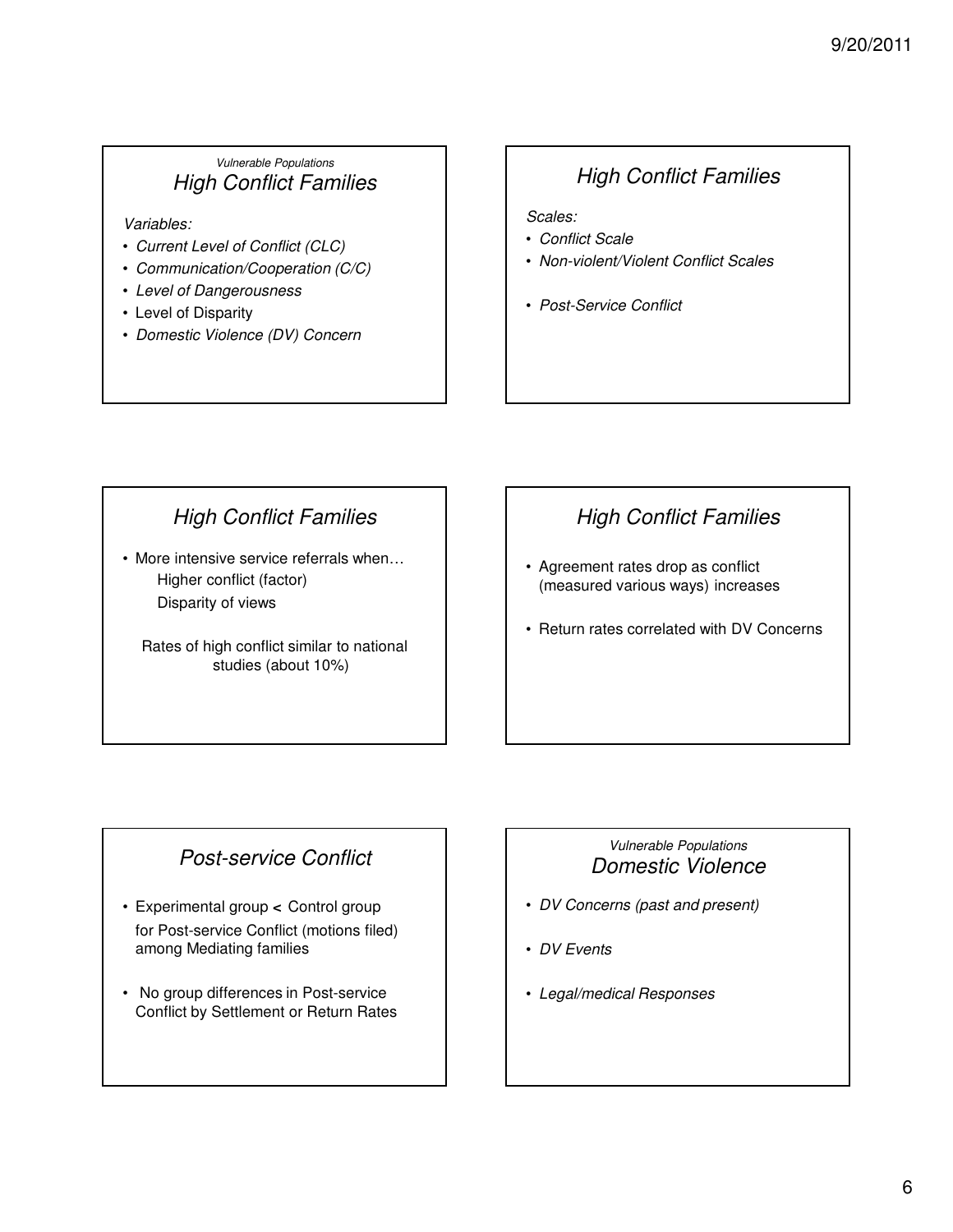### DV Results

- 46% reported DV a concern (\*\*note)
- When 1 partner concerned and 1 not  $\rightarrow$  88% CE
- Weapon in present/recent past  $\rightarrow$  100% CE
- Concern ≠ Events (1/3 overlap)
- Overlap higher as events more recent and persistent
- Most parents (75%) with legal/medical responses, past and present, have present DV concerns.
- Agreement rates not impacted

### Vulnerable Populations Child Abuse Concerns

- 64%; DV and CA co-occurred in more than half of cases
- More likely referred for CEs unless in treatment, Mediation most common service referral
- Agreement rates not impacted by presence, timing (past or present), or extent of acknowledgement of CA concerns.

### Vulnerable Populations Never Marrieds

- 36% of sample
- Referred similarly to Mediation and CEs
- Referred to CRCs half as often as IFEs
- Agreement rates higher and return rates lower for Exp. group (= marrieds)

### Vulnerable Populations Pro Se Families

**2 lawyers 25%** 2 pro se **50% NM vs.35% M** 40% 1 lawyer  $\frac{1 \text{ i} \text{ a} \text{w} \text{y}}{1 \text{ pro se}}$  35%

# Pro Se Families

- Agreement rates
	- Exp. > Control groups: two lawyer (9%) and one lawyer / one pro se (8%)
- Dual pro se complete Mediation in 7 days less time in Exp. Group
- No relationship between legal representation and return rates.

### Highlight Summary for Vulnerable Populations

- Screen provides valuable information about conflict, DV, child abuse, etc.
- Screen and new services are as effective for unmarrieds as marrieds and pro ses as represented parties, with some additional modest benefits accruing